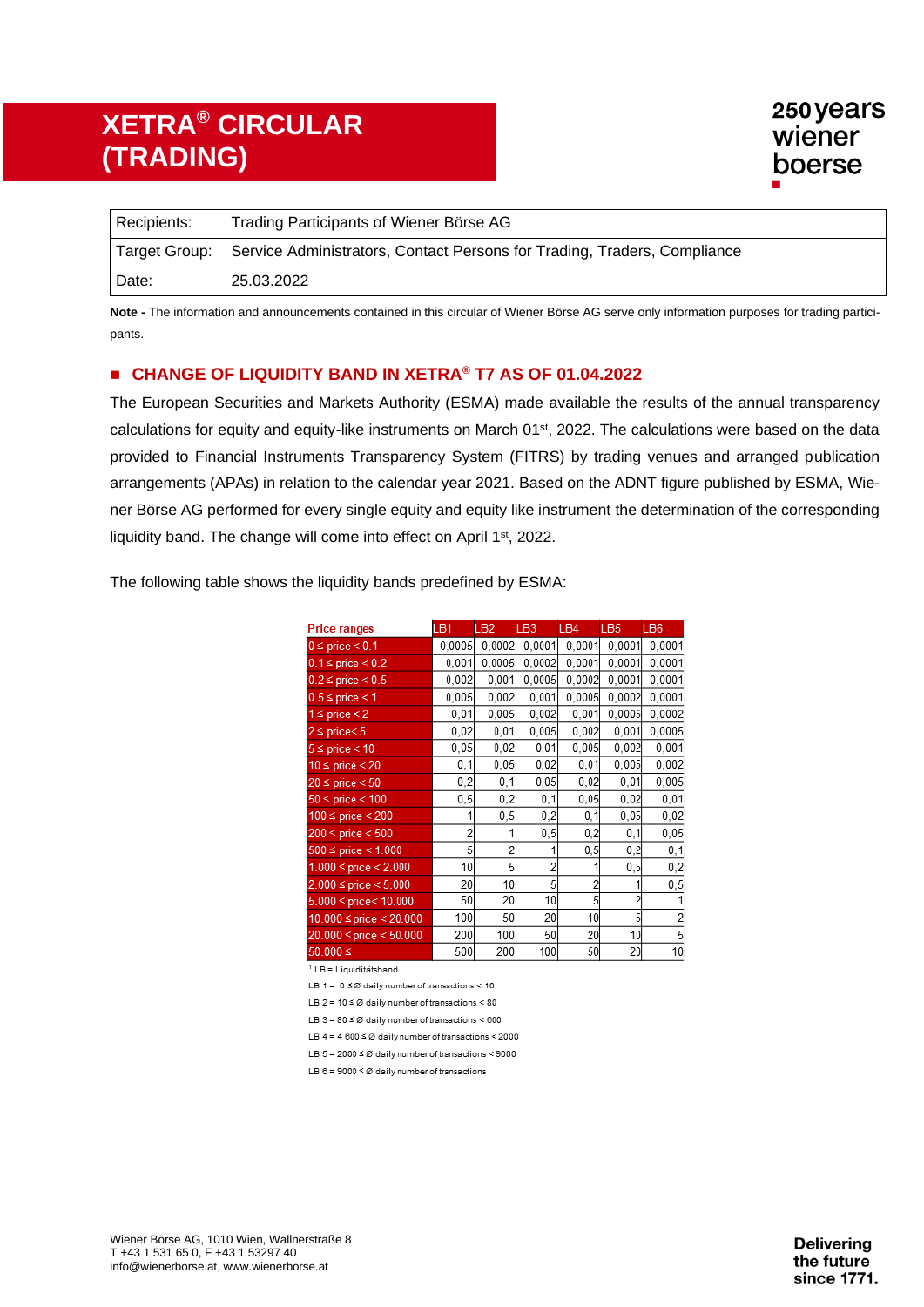#### ◼ **ORDER CANCELLATIONS AS OF APRIL 01 ST, 2022**

The new liquidity band will be setup on March 31st, 2022, in end-of-day processing of Xetra® T7 Vienna.

- An order deletion in the affected instruments will not occur directly in the end-of-day processing on March 31st, 2022.
- Those orders whose limit not compliant with the tick size of the new liquidity bands will be deleted in the **start phase on April 01 st, 2022**.
- The deletion process is done on single order basis with reason for cancellation "Invalid Limit Price" or "Invalid Stop Limit Price".
- If your systems should still not be connected at this time, you will receive the deletion messages of the affected orders, as soon as you have connected.

Attached you will find a list of all instruments affected by the adjustment.

Please do not hesitate to contact the Xetra® Trading Helpdesk (T +43 1 53165-500 / [trading@wienerborse.at\)](mailto:trading@wienerborse.at) for any further questions you may have.

| Kind regards    |
|-----------------|
| Wiener Börse AG |
| Xetra®-Team     |

Wiener Börse AG, 1010 Wien, Wallnerstraße 8 T +43 1 531 65 0, F +43 1 53297 40 info@wienerborse.at, www.wienerborse.at

**Delivering** the future since 1771.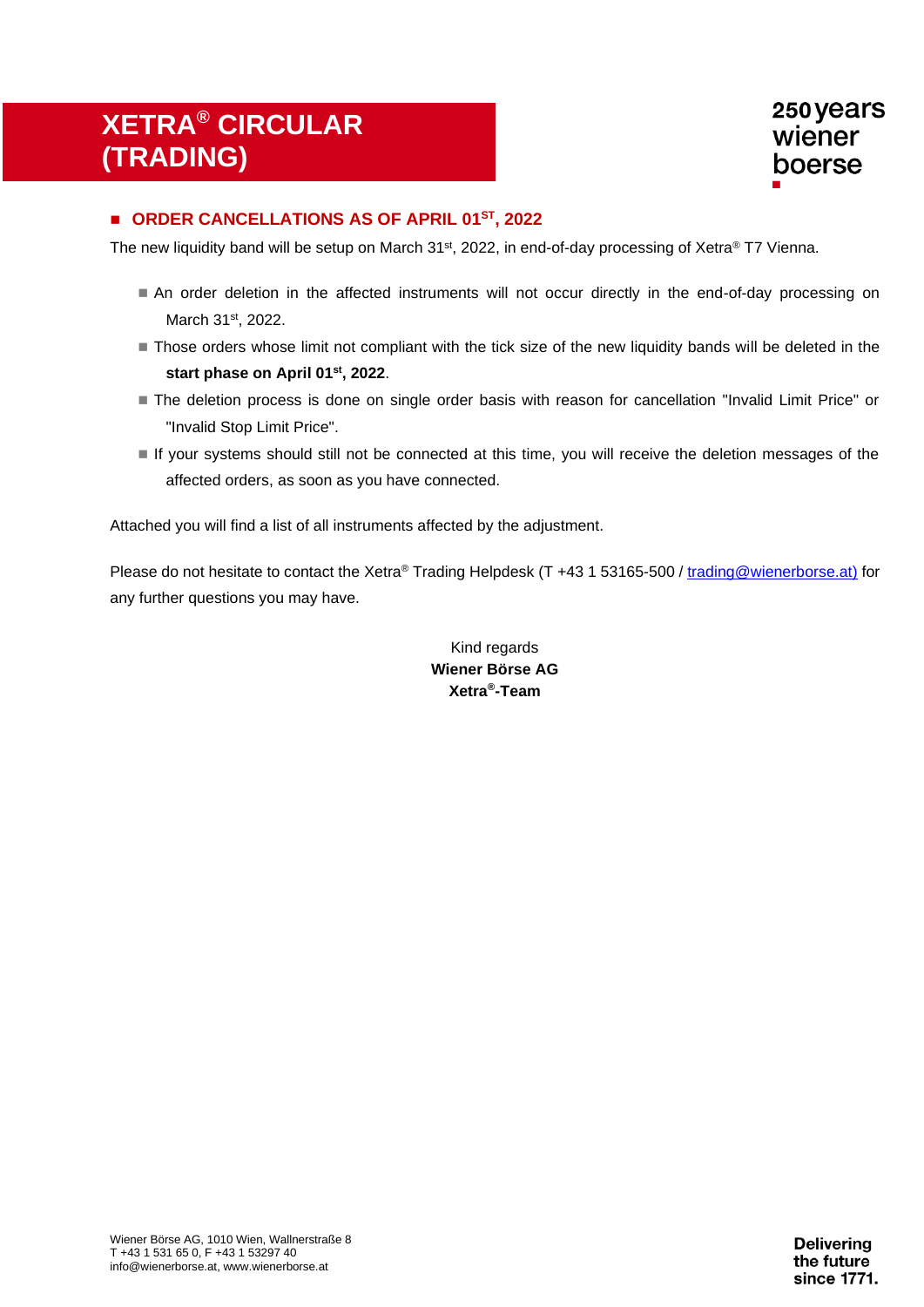| <b>Market Group</b> | <b>ISIN</b>  | <b>Short</b><br>Code | <b>Name</b>                        | <b>LB until</b><br>31.03.2022 | <b>LB</b> from<br>01.04.2022 |
|---------------------|--------------|----------------------|------------------------------------|-------------------------------|------------------------------|
| CTP                 | AT000AGRANA3 | AGR                  | AGRANA BETEILIGUNGS-AG             | 3                             | $\mathbf{2}$                 |
| <b>DIPA</b>         | AT0000A25NJ6 | <b>WOLF</b>          | WOLFTANK-ADISA HOLDING AG          | 1                             | $\overline{2}$               |
| <b>DIPC</b>         | ATBIOGENA005 | <b>BIO</b>           | <b>BIOGENA GROUP INVEST AG</b>     | 2                             | 1                            |
| <b>DIMC</b>         | GB00BLH09688 | <b>LEK</b>           | <b>LEKTA THERAPY LTD</b>           | $\mathsf 3$                   | 1                            |
| GMC1 (US)           | IE00BKVD2N49 | <b>STXH</b>          | SEAGATE TECHNOLOGY HOLDINGS        | 1                             | 6                            |
| GMC1 (US)           | IE00BTN1Y115 | MDT                  | <b>MEDTRONIC PLC</b>               | 5                             | 6                            |
| GMC1 (US)           | IL0010824113 | <b>CHKP</b>          | CHECK POINT SOFTWARE TECH          | 5                             | 6                            |
| GMC1 (US)           | US0010551028 | <b>AFL</b>           | <b>AFLAC INC</b>                   | 5                             | 6                            |
| GMC1 (US)           | US0028241000 | <b>ABT</b>           | ABBOTT LABORATORIES                | $\mathbf 5$                   | $6\phantom{1}6$              |
| GMC1 (US)           | US0091581068 | <b>APCD</b>          | AIR PRODUCTS & CHEMICALS INC       | $\overline{5}$                | $6\phantom{1}$               |
| GMC1 (US)           | US00971T1016 | AKAM                 | AKAMAI TECHNOLOGIES INC            | $\overline{5}$                | $6\phantom{1}$               |
| GMC1 (US)           | US0126531013 | ALBE                 | ALBEMARLE CORP                     | $\mathbf 5$                   | $6\phantom{1}$               |
| GMC1 (US)           | US0138721065 | ALCA                 | ALCOA CORP                         | $\overline{5}$                | $6\phantom{1}$               |
| GMC1 (US)           | US0162551016 | ALGN                 | ALIGN TECHNOLOGY INC               | $\overline{5}$                | 6                            |
| GMC1 (US)           | US02156B1035 | AYX.                 | ALTERYX INC - CLASS A              | 5                             | 6                            |
| GMC1 (US)           | US02209S1033 | ALTR                 | <b>ALTRIA GROUP INC</b>            | $\mathbf 5$                   | $6\phantom{1}6$              |
| GMC1 (US)           | US0258161092 | AXP                  | AMERICAN EXPRESS CO                | $\mathbf 5$                   | $6\phantom{1}6$              |
| GMC1 (US)           | US0268747849 | AIG.                 | AMERICAN INTERNATIONAL GROUP       | $\overline{5}$                | $6\phantom{1}6$              |
| GMC1 (US)           | US03027X1000 | AMTG                 | AMERICAN TOWER CORP                | $\mathbf 5$                   | $6\phantom{1}$               |
| GMC1 (US)           | US0304201033 | <b>AWK</b>           | AMERICAN WATER WORKS COMPANY       | 5                             | $6\phantom{1}$               |
| GMC1 (US)           | US03076C1062 | AMPF                 | AMERIPRISE FINANCIAL INC           | 1                             | 5                            |
| GMC1 (US)           | US0320951017 | APH                  | AMPHENOL CORP-CL A                 | 1                             | $6\phantom{1}$               |
| GMC1 (US)           | US03662Q1058 | ANSS                 | ANSYS INC                          | $\mathbf 5$                   | $6\phantom{1}$               |
| GMC1 (US)           | US0367521038 | ANTM                 | <b>ANTHEM INC</b>                  | $\overline{5}$                | $6\phantom{1}$               |
| GMC1 (US)           | US0394831020 | <b>ARDA</b>          | ARCHER-DANIELS-MIDLAND CO          | $\mathbf 5$                   | $6\phantom{1}$               |
| GMC1 (US)           | US0404131064 | ANET                 | ARISTA NETWORKS INC                | 5                             | $6\phantom{1}$               |
| GMC1 (US)           | US0533321024 | <b>AZO</b>           | AUTOZONE INC                       | $\overline{4}$                | 5                            |
| GMC1 (US)           | US0534841012 | <b>AVBC</b>          | AVALONBAY COMMUNITIES INC          | 1                             | $6\phantom{1}$               |
| GMC1 (US)           | US05352A1007 | <b>AVTR</b>          | <b>AVANTOR INC</b>                 | 1                             | $6\phantom{1}$               |
| GMC1 (US)           | US0584981064 | <b>BLL</b>           | <b>BALL CORP</b>                   | 5                             | $6\phantom{1}$               |
| GMC1 (US)           | US0640581007 | <b>BONY</b>          | BANK OF NEW YORK MELLON CORP       | 5                             | $6\phantom{1}$               |
| GMC1 (US)           | US0718131099 | <b>BAX</b>           | <b>BAXTER INTERNATIONAL INC</b>    | $\mathbf 5$                   | $6\phantom{1}$               |
| GMC1 (US)           | US0758871091 | <b>BDX</b>           | BECTON DICKINSON AND CO            | $\overline{5}$                | $6\phantom{1}$               |
| GMC1 (US)           | US09061G1013 | <b>BMRN</b>          | BIOMARIN PHARMACEUTICAL INC        | 5                             | 6                            |
| GMC1 (US)           | US09247X1019 | <b>BLK</b>           | <b>BLACKROCK INC</b>               | 5                             | $6\phantom{1}6$              |
| GMC1 (US)           | US09857L1089 |                      | <b>BOOK   BOOKING HOLDINGS INC</b> | $\,$ 5 $\,$                   | $6\phantom{1}6$              |
| GMC1 (US)           | US1011371077 | <b>BSXC</b>          | <b>BOSTON SCIENTIFIC CORP</b>      | 5                             | 6                            |
| GMC1 (US)           | US1255231003 | <b>CIGN</b>          | <b>CIGNA CORP</b>                  | 5                             | 6                            |
| GMC1 (US)           | US1266501006 | CVS                  | <b>CVS HEALTH CORP</b>             | 5                             | 6                            |
| GMC1 (US)           | US14040H1059 | <b>COFI</b>          | CAPITAL ONE FINANCIAL CORP         | 1                             | 6                            |
| GMC1 (US)           | US14448C1045 | CARG                 | CARRIER GLOBAL CORP                | 2                             | 6                            |
| GMC1 (US)           | US1491231015 | CAT                  | <b>CATERPILLAR INC</b>             | 5                             | $\overline{2}$               |
| GMC1 (US)           | US1567821046 | <b>CERN</b>          | <b>CERNER CORP</b>                 | 5                             | 6                            |
| GMC1 (US)           | US16119P1084 | <b>CHTR</b>          | CHARTER COMMUNICATIONS INC-A       | 5                             | 6                            |
| GMC1 (US)           | US1696561059 | <b>CHMG</b>          | CHIPOTLE MEXICAN GRILL INC         | 5                             | 6                            |
| GMC1 (US)           | US1713401024 | <b>CHD</b>           | CHURCH & DWIGHT CO INC             | 5                             | 6                            |
| GMC1 (US)           | US1729081059 | <b>CTAS</b>          | <b>CINTAS CORP</b>                 | 5                             | 6                            |
| GMC1 (US)           | US1921085049 | CDE                  | COEUR MINING INC                   | 5                             | 6                            |
| GMC1 (US)           | US19260Q1076 | COIN                 | COINBASE GLOBAL INC                | 3                             | 6                            |
| GMC1 (US)           | US1941621039 | COLG                 | COLGATE-PALMOLIVE CO               | 5                             | $6\phantom{1}$               |
| GMC1 (US)           | US2091151041 | ED                   | CONSOLIDATED EDISON INC            | 5                             | $6\phantom{1}$               |
| GMC1 (US)           | US21036P1084 | <b>STZ</b>           | CONSTELLATION BRANDS INC-A         | $\mathbf 5$                   | 6                            |
| GMC1 (US)           | US2193501051 | GLW                  | <b>CORNING INC</b>                 | 5                             | $6\phantom{1}$               |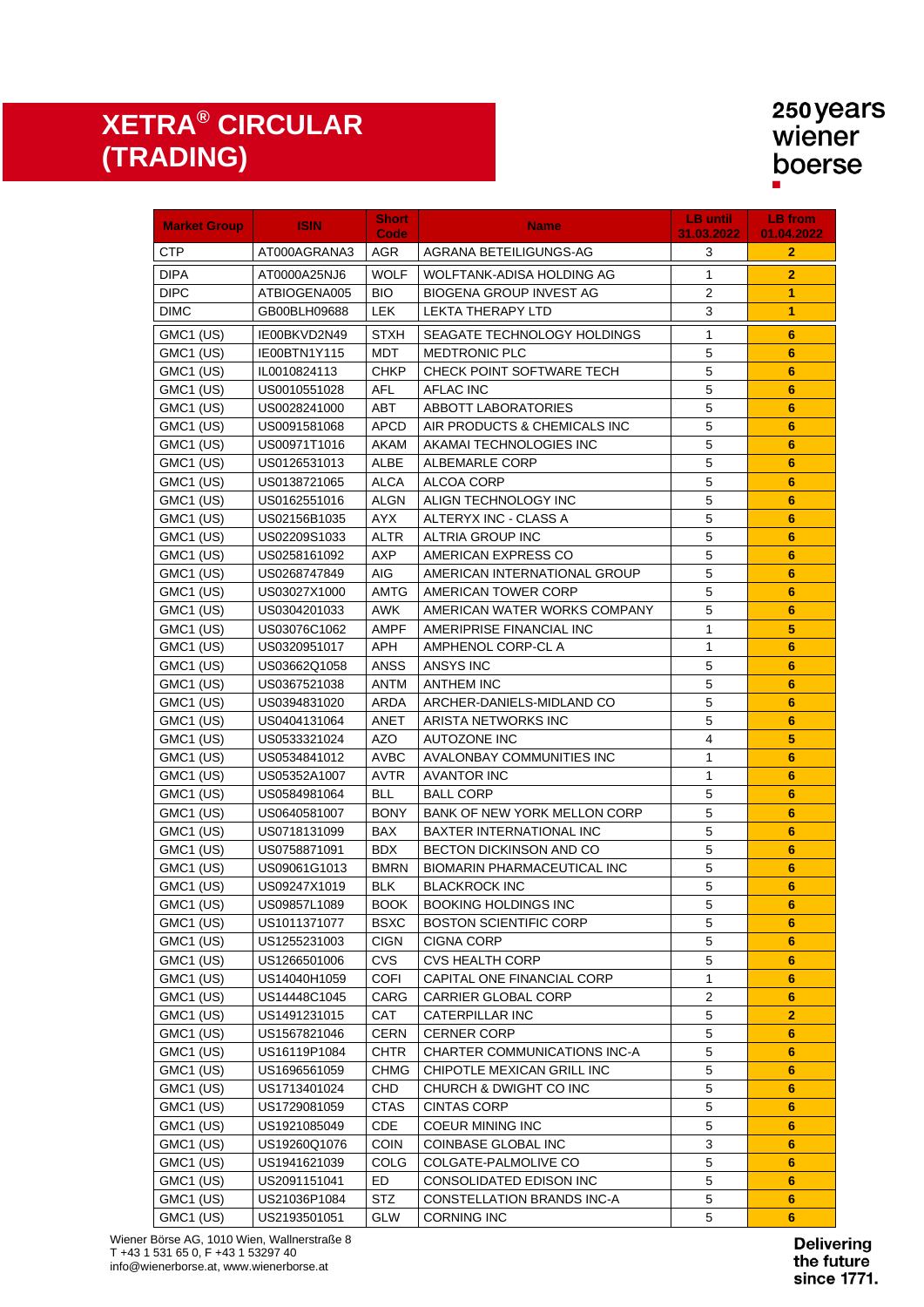| GMC1 (US) | US22822V1017 | <b>CCIN</b> | CROWN CASTLE INTL CORP           | 5              | 6                       |
|-----------|--------------|-------------|----------------------------------|----------------|-------------------------|
| GMC1 (US) | US2310211063 | <b>CMI</b>  | <b>CUMMINS INC</b>               | 5              | 6                       |
| GMC1 (US) | US2358511028 | <b>DHRC</b> | DANAHER CORP                     | 5              | $6\phantom{1}$          |
| GMC1 (US) | US2441991054 | DEER        | DEERE & CO                       | $\sqrt{5}$     | $6\phantom{1}$          |
| GMC1 (US) | US24703L2025 | DELL        | DELL TECHNOLOGIES INC            | 5              | $6\phantom{1}$          |
| GMC1 (US) | US24906P1093 | XRAY        | DENTSPLY SIRONA INC              | 5              | $6\phantom{1}$          |
| GMC1 (US) | US2521311074 | <b>DXCM</b> | <b>DEXCOM INC</b>                | 5              | 6                       |
| GMC1 (US) | US2547091080 | <b>DFS</b>  | DISCOVER FINANCIAL SERVICES      | 5              | 6                       |
| GMC1 (US) | US25470F3029 | <b>DISC</b> | DISCOVERY COMMUNICATIONS-C       | 1              | 6                       |
| GMC1 (US) | US2566771059 | DGEN        | DOLLAR GENERAL CORP              | 5              | $6\phantom{1}6$         |
| GMC1 (US) | US25746U1097 | <b>DOEN</b> | DOMINION ENERGY INC              | $\mathbf 5$    | 6                       |
| GMC1 (US) | US25754A2015 | <b>DPZ</b>  | DOMINOS PIZZA INC                | $\mathbf 5$    | $6\phantom{1}6$         |
| GMC1 (US) | US2605571031 | <b>DOW</b>  | DOW INC                          | $\sqrt{5}$     | $6\phantom{1}6$         |
| GMC1 (US) | US26441C2044 | <b>DUKE</b> | DUKE ENERGY CORP                 | $\mathbf 5$    | $6\phantom{1}$          |
| GMC1 (US) | US26614N1028 | <b>DDPN</b> | DUPONT DE NEMOURS INC            | $\sqrt{5}$     | $6\phantom{1}$          |
| GMC1 (US) | US26875P1012 | <b>EOGR</b> | EOG RESOURCES INC                | 5              | $6\phantom{1}$          |
| GMC1 (US) | US2788651006 | ECL         | ECOLAB INC                       | $\overline{5}$ | $6\phantom{1}$          |
| GMC1 (US) | US28176E1082 | <b>EWLS</b> | <b>EDWARDS LIFESCIENCES CORP</b> | 5              | $6\phantom{1}$          |
| GMC1 (US) | US2910111044 | <b>EMR</b>  | <b>EMERSON ELECTRIC CO</b>       | 5              | $6\phantom{1}$          |
| GMC1 (US) | US2944291051 | <b>EFX</b>  | <b>EQUIFAX INC</b>               | 1              | $6\phantom{1}$          |
| GMC1 (US) | US29444U7000 | EQIX        | <b>EQUINIX INC</b>               | $\mathbf 5$    | 6                       |
| GMC1 (US) | US31428X1063 | <b>FDX</b>  | FEDEX CORP                       | $\mathbf 5$    | $6\phantom{1}$          |
| GMC1 (US) | US31620M1062 | <b>FNIS</b> | FIDELITY INC                     | $\overline{5}$ | $6\phantom{1}$          |
| GMC1 (US) | US3364331070 | <b>FSLR</b> | FIRST SOLAR INC                  | 5              | $6\phantom{1}$          |
| GMC1 (US) | US3448491049 | <b>FOOT</b> | FOOT LOCKER INC                  | $\sqrt{5}$     | $6\phantom{1}$          |
| GMC1 (US) | US35671D8570 | <b>FCX</b>  | FREEPORT-MCMORAN INC             | 5              | $6\phantom{1}$          |
| GMC1 (US) | US3695501086 | GEDY        | <b>GENERAL DYNAMICS CORP</b>     | 5              | $6\phantom{1}$          |
| GMC1 (US) | US3696043013 | <b>GE</b>   | <b>GENERAL ELECTRIC CO</b>       | 5              | $\overline{\mathbf{3}}$ |
| GMC1 (US) | US3703341046 | <b>GIS</b>  | <b>GENERAL MILLS INC</b>         | 5              | $6\phantom{1}$          |
| GMC1 (US) | US38141G1040 | GS          | GOLDMAN SACHS GROUP INC          | 5              | $6\phantom{1}$          |
| GMC1 (US) | US3825501014 | GYT         | GOODYEAR TIRE & RUBBER CO        | 5              | $6\phantom{1}6$         |
| GMC1 (US) | US38268T1034 | GPRO        | <b>GOPRO INC</b>                 | 5              | 6                       |
| GMC1 (US) | US3994732069 | GRP2        | <b>GROUPON INC</b>               | 5              | $6\phantom{1}6$         |
| GMC1 (US) | US40434L1052 | <b>HPQ</b>  | HP INC                           | 5              | 6                       |
| GMC1 (US) | US4062161017 | HAL         | <b>HALLIBURTON CO</b>            | 5              | 6                       |
| GMC1 (US) | US4128221086 | <b>HOG</b>  | HARLEY-DAVIDSON INC              | 5              | 6                       |
| GMC1 (US) | US4180561072 | <b>HAS</b>  | <b>HASBRO INC</b>                | 5              | 6                       |
| GMC1 (US) | US4278661081 | <b>HSY</b>  | HERSHEY CO/THE                   | 5              | 6                       |
| GMC1 (US) | US42824C1099 | <b>HPE</b>  | HEWLETT PACKARD ENTERPRISE       | 5              | 6                       |
| GMC1 (US) | US43300A2033 | <b>HLTW</b> | HILTON WORLDWIDE HOLDINGS INC    | 5              | 6                       |
| GMC1 (US) | US4364401012 | <b>HOLX</b> | <b>HOLOGIC INC</b>               | 5              | 6                       |
| GMC1 (US) | US4370761029 | HD          | HOME DEPOT INC                   | 5              | 6                       |
| GMC1 (US) | US4385161066 | <b>HON</b>  | HONEYWELL INTERNATIONAL INC      | 5              | 6                       |
| GMC1 (US) | US4404521001 | <b>HRL</b>  | HORMEL FOODS CORP                | 5              | 6                       |
| GMC1 (US) | US4432011082 | <b>HWM</b>  | HOWMET AEROSPACE INC             | 6              | 1                       |
| GMC1 (US) | US4456581077 | <b>JBHT</b> | HUNT (JB) TRANSPRT SVCS INC      | 1              | 6                       |
| GMC1 (US) | US45168D1046 | <b>IDXX</b> | <b>IDEXX LABORATORIES INC</b>    | 5              | 6                       |
| GMC1 (US) | US4523081093 | <b>ITW</b>  | <b>ILLINOIS TOOL WORKS</b>       | $\mathbf 5$    | 6                       |
| GMC1 (US) | US4523271090 | <b>ILMN</b> | <b>ILLUMINA INC</b>              | 5              | 6                       |
| GMC1 (US) | US45866F1049 | <b>ICEI</b> | INTERCONTINENTAL EXCHANGE INC    | 5              | 6                       |
| GMC1 (US) | US4592001014 | IBM         | INTL BUSINESS MACHINES CORP      | 5              | 6                       |
| GMC1 (US) | US4595061015 | <b>IFF</b>  | INTL FLAVORS & FRAGRANCES        | 5              | 6                       |
| GMC1 (US) | US46120E6023 | <b>ISRG</b> | INTUITIVE SURGICAL INC           | 5              | 6                       |
| GMC1 (US) | US46266C1053 | <b>IQVH</b> | IQVIA HOLDINGS INC               | $\mathbf 5$    | 6                       |
| GMC1 (US) | US4627261005 | <b>IRBT</b> | <b>IROBOT CORP</b>               | $\mathbf 5$    | 6                       |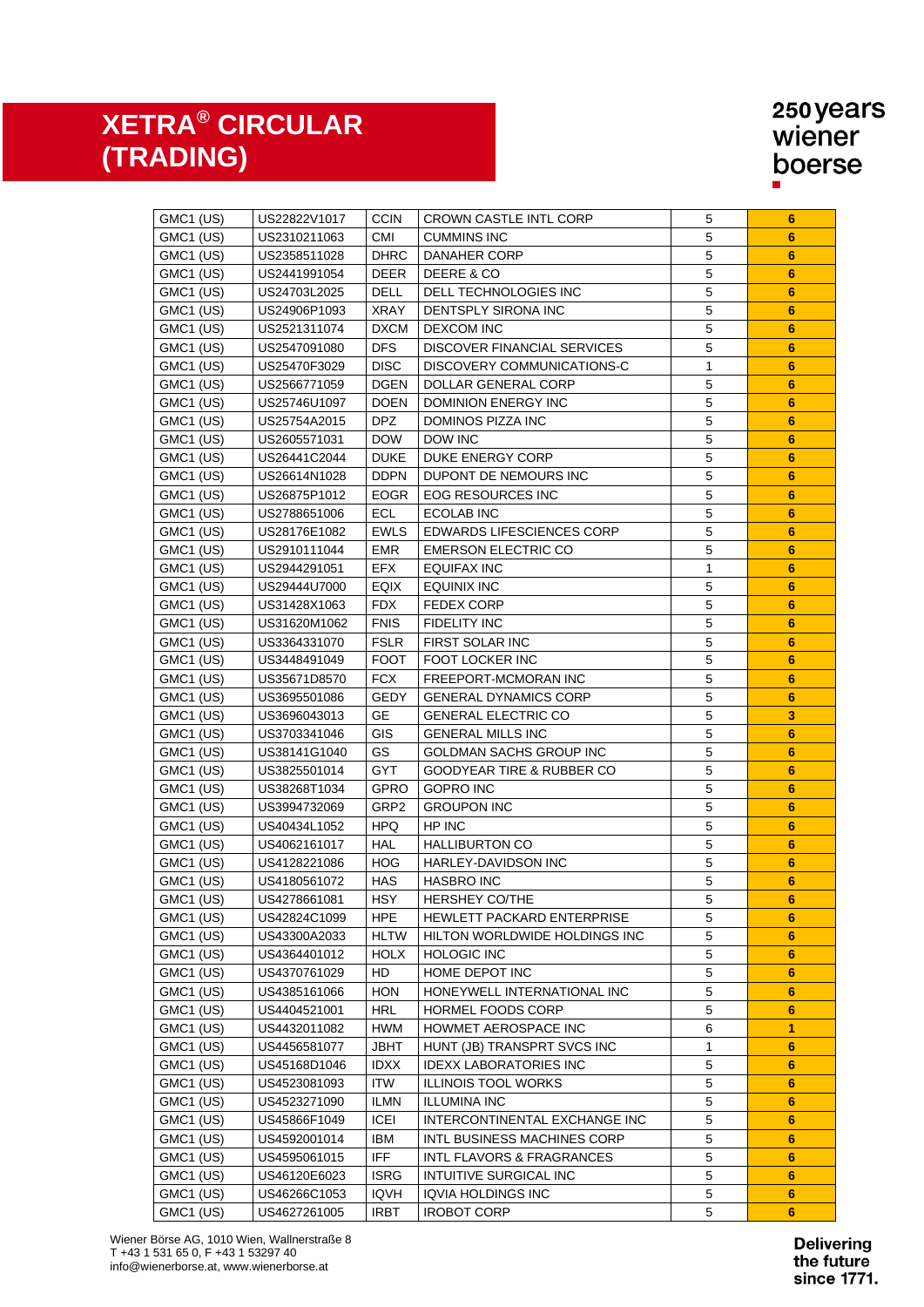| GMC1 (US) | US48138M1053 | JMIA        | JUMIA TECHNOLOGIES AG-ADR      | 2                       | 3               |
|-----------|--------------|-------------|--------------------------------|-------------------------|-----------------|
| GMC1 (US) | US4824801009 | KLAC        | <b>KLA-TENCOR CORP</b>         | 5                       | 6               |
| GMC1 (US) | US4878361082 | KELL        | KELLOGG CO                     | $\mathbf 5$             | $6\phantom{1}$  |
| GMC1 (US) | US4943681035 | <b>KMBC</b> | KIMBERLY-CLARK CORP            | $\mathbf 5$             | $6\phantom{1}$  |
| GMC1 (US) | US49456B1017 | KMI         | KINDER MORGAN INC              | $\mathbf 5$             | $6\phantom{1}6$ |
| GMC1 (US) | US5010441013 | KR          | <b>KROGER CO</b>               | $\mathbf 5$             | $6\phantom{1}$  |
| GMC1 (US) | US50155Q1004 | <b>KD</b>   | KYNDRYL HOLDINGS INC           | $\mathbf{3}$            | $6\phantom{1}$  |
| GMC1 (US) | US5024311095 | LHXT        | L3HARRIS TECHNOLOGIES INC      | $\overline{5}$          | $6\phantom{1}$  |
| GMC1 (US) | US5178341070 | <b>LVSC</b> | LAS VEGAS SANDS CORP           | 5                       | $6\phantom{1}$  |
| GMC1 (US) | US5184391044 | ESLA        | ESTEE LAUDER COMPANIES-CL A    | $\sqrt{5}$              | $6\phantom{1}$  |
| GMC1 (US) | US52736R1023 | LEVI        | LEVI STRAUSS & CO- CLASS A     | $\overline{4}$          | $6\phantom{1}$  |
| GMC1 (US) | US5324571083 | <b>LLYC</b> | ELI LILLY CO                   | 5                       | 6               |
| GMC1 (US) | US5398301094 | LMT         | LOCKHEED MARTIN CORP           | $\overline{5}$          | 6               |
| GMC1 (US) | US5486611073 | LOWE        | LOWES COS INC                  | 5                       | $6\phantom{1}$  |
| GMC1 (US) | US55354G1004 | MSCI        | <b>MSCI INC</b>                | 5                       | 6               |
| GMC1 (US) | US55616P1049 | <b>MACY</b> | <b>MACY'S INC</b>              | 5                       | 6               |
| GMC1 (US) | US56585A1025 | MPC.        | <b>MARATHON PETROLEUM CORP</b> | $\sqrt{5}$              | $6\phantom{1}6$ |
| GMC1 (US) | US5717481023 | <b>MMCO</b> | MARSH & MCLENNAN CO INC        | 1                       | 6               |
| GMC1 (US) | US5770811025 | MAT         | <b>MATTEL INC</b>              | 5                       | 6               |
| GMC1 (US) | US5797802064 | МКС         | MCCORMICK & CO-NON VTG SHRS    | 5                       | 6               |
| GMC1 (US) | US5801351017 | MCD.        | MCDONALD'S CORP                | 5                       | 6               |
| GMC1 (US) | US58039P1075 | MUX.        | MCEWEN MINING INC              | 4                       | 5               |
| GMC1 (US) | US58733R1023 | MELI        | MERCADOLIBRE INC               | 5                       | $6\phantom{1}$  |
| GMC1 (US) | US58933Y1055 | <b>MRK</b>  | MERCK & CO. INC.               | 6                       | 3               |
| GMC1 (US) | US59156R1086 | <b>METL</b> | <b>METLIFE INC</b>             | 5                       | 6               |
| GMC1 (US) | US5926881054 | <b>MTD</b>  | METTLER-TOLEDO INTERNATIONAL   | 4                       | 5               |
| GMC1 (US) | US6153691059 | <b>MOCO</b> | MOODYS CORP                    | $\mathbf 5$             | 6               |
| GMC1 (US) | US6200763075 | <b>MOSI</b> | MOTOROLA SOLUTIONS INC         | 5                       | $6\phantom{1}$  |
| GMC1 (US) | US6311031081 | <b>NDAQ</b> | NASDAQ INC                     | 5                       | 6               |
| GMC1 (US) | US6516391066 | <b>NEWM</b> | NEWMONT MINING CORP            | $\sqrt{5}$              | $6\phantom{1}$  |
| GMC1 (US) | US65339F1012 | <b>NEE</b>  | NEXTERA ENERGY INC             | $\mathbf 5$             | $6\phantom{1}$  |
| GMC1 (US) | US6558441084 | <b>NSCO</b> | NORFOLK SOUTHERN CORP          | $\mathbf 5$             | 6               |
| GMC1 (US) | US6668071029 | <b>NOCO</b> | NORTHROP GRUMMAN CORP          | $\overline{5}$          | 6               |
| GMC1 (US) | US67103H1077 | <b>ORLY</b> | O REILLY AUTOMOTIVE INC        | $\mathbf 5$             | 6               |
| GMC1 (US) | US68902V1070 | <b>OTIS</b> | OTIS WORLDWIDE CORP            | $\mathbf 5$             | 6               |
| GMC1 (US) | US6934751057 | <b>PNCF</b> | PNC FINANCIAL SERVICES GROUP   | 5                       | 1               |
| GMC1 (US) | US6937181088 | <b>PCAR</b> | <b>PACCAR INC</b>              | $\mathbf 5$             | $6\phantom{1}6$ |
| GMC1 (US) | US7010941042 | PH          | PARKER HANNIFIN CORP           | $\mathbf 5$             | $6\phantom{1}$  |
| GMC1 (US) | US7170811035 | <b>PFE</b>  | PFIZER INC                     | 6                       | 4               |
| GMC1 (US) | US7181721090 | <b>PMOR</b> | PHILIP MORRIS INTERNATIONAL    | 5                       | 6               |
| GMC1 (US) | US7185461040 | <b>PSXC</b> | PHILLIPS 66 CORP               | $\mathbf 5$             | 6               |
| GMC1 (US) | US74144T1088 | TROW        | T ROWE PRICE GROUP INC         | 5                       | 6               |
| GMC1 (US) | US74340W1036 | PRLD        | <b>PROLOGIS INC</b>            | $\mathbf 5$             | 6               |
| GMC1 (US) | US7437131094 | PRLB        | PROTO LABS INC                 | $\overline{\mathbf{4}}$ | $6\phantom{1}6$ |
| GMC1 (US) | US7443201022 | PRU         | PRUDENTIAL FINANCIAL INC       | 5                       | $6\phantom{1}6$ |
| GMC1 (US) | US74915M1009 | QRTE        | QURATE RETAIL GROUP INC        | $\mathbf 5$             | 6               |
| GMC1 (US) | US75513E1010 | <b>RTX</b>  | RAYTHEON TECHNOLOGIES CORP     | 6                       | $\overline{2}$  |
| GMC1 (US) | US7611521078 | <b>RMD</b>  | <b>RESMED INC</b>              | $\mathbf 5$             | 6               |
| GMC1 (US) | US7739031091 | <b>ROK</b>  | ROCKWELL AUTOMATION INC        | 5                       | 6               |
| GMC1 (US) | US78409V1044 | <b>SPGI</b> | S+P GLOBAL INC                 | 5                       | 6               |
| GMC1 (US) | US78486Q1013 | <b>SIVB</b> | <b>SVB FINANCIAL GROUP</b>     | 5                       | $6\phantom{1}$  |
| GMC1 (US) | US8064071025 | <b>HSIC</b> | HENRY SCHEIN INC               | 5                       | $6\phantom{1}$  |
| GMC1 (US) | US8085131055 | <b>SCHW</b> | <b>CHARLES SCHWAB CORP</b>     | 5                       | 6               |
| GMC1 (US) | US8168511090 | <b>SREN</b> | <b>SEMPRA ENERGY</b>           | 5                       | 6               |
| GMC1 (US) | US81762P1021 | SNOW        | SERVICENOW INC                 | 5                       | $6\phantom{1}$  |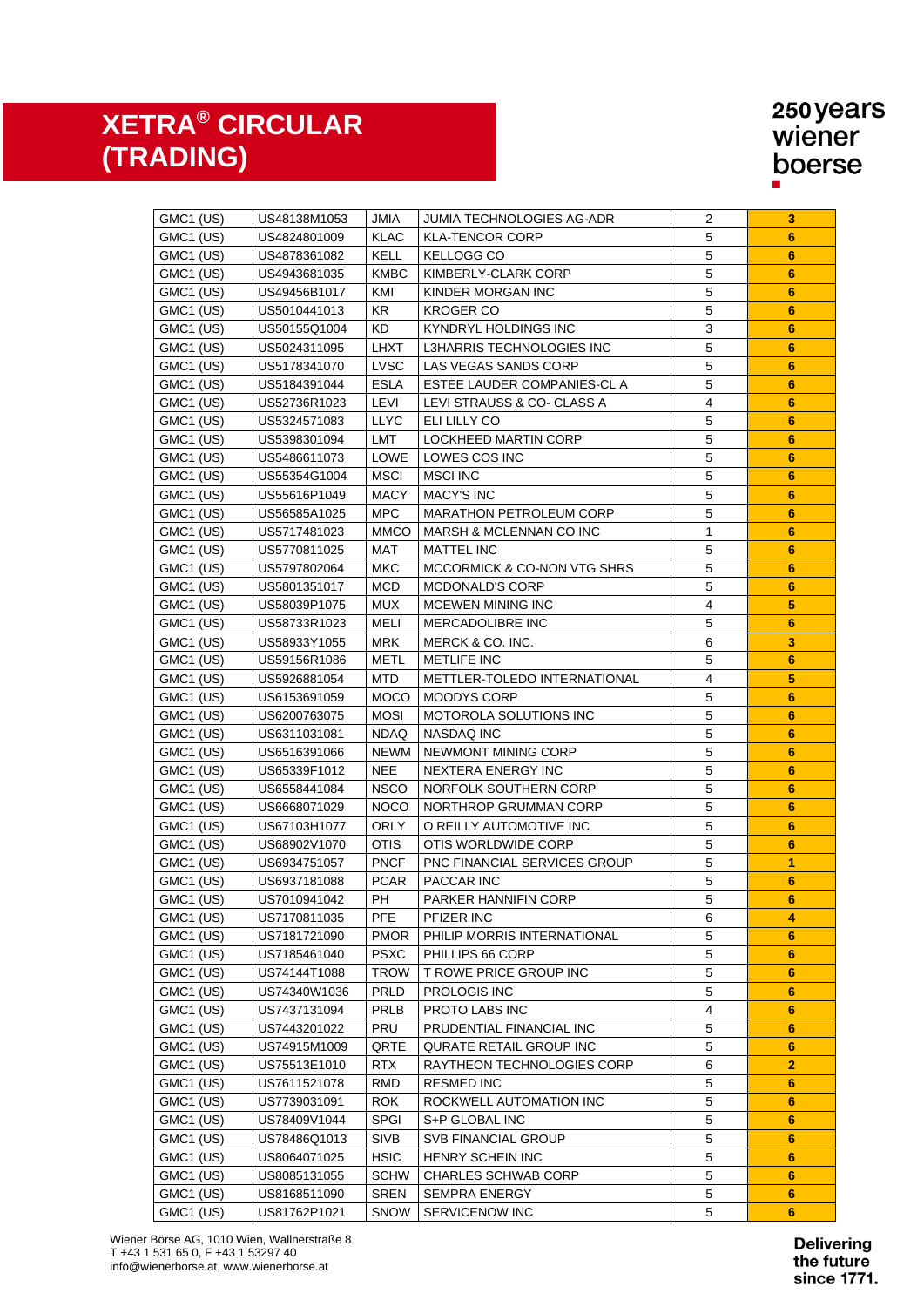| GMC1 (US)             | US8243481061 | SHWW        | SHERWIN-WILLIAMS CO            | 5                       | 6                       |
|-----------------------|--------------|-------------|--------------------------------|-------------------------|-------------------------|
| GMC1 (US)             | US8288061091 | <b>SPGR</b> | SIMON PROPERTY GROUP INC       | $\sqrt{5}$              | 6                       |
| GMC1 (US)             | US82968B1035 | SIRI        | SIRIUS XM HOLDINGS INC         | $\overline{5}$          | $6\phantom{1}$          |
| GMC1 (US)             | US83417M1045 | <b>SEDG</b> | SOLAREDGE TECHNOLOGIES INC     | $\overline{5}$          | $6\phantom{1}$          |
| GMC1 (US)             | US83570H1086 | SONO        | SONOS INC                      | 5                       | $6\phantom{1}6$         |
| GMC1 (US)             | US8425871071 | SOUT        | SOUTHERN CO                    | 5                       | $6\phantom{1}$          |
| GMC1 (US)             | US8574771031 | STT         | STATE STREET CORP              | 5                       | $6\phantom{1}6$         |
| GMC1 (US)             | US8636671013 | <b>SYK</b>  | <b>STRYKER CORP</b>            | $\sqrt{5}$              | $6\phantom{1}6$         |
| GMC1 (US)             | US8716071076 | <b>SYNP</b> | <b>SYNOPSYS INC</b>            | $\sqrt{5}$              | $6\phantom{1}6$         |
| GMC1 (US)             | US8718291078 | SYY         | <b>SYSCO CORP</b>              | $\sqrt{5}$              | $6\phantom{1}6$         |
| GMC1 (US)             | US8725401090 | <b>TJXC</b> | <b>TJX COMPANIES INC</b>       | 5                       | $6\phantom{1}$          |
| GMC1 (US)             | US8740541094 | <b>TTWO</b> | TAKE-TWO INTERACTIVE SOFTWARE  | 5                       | 6                       |
| GMC1 (US)             | US87612E1064 | TGTC        | <b>TARGET CORP</b>             | 5                       | 6                       |
| GMC1 (US)             | US8816242098 | <b>TEVA</b> | TEVA PHARMACEUTICAL ADR        | 3                       | $\overline{2}$          |
| GMC1 (US)             | US8835561023 | <b>TMOF</b> | THERMO FISHER SCIENTIFIC INC   | 5                       | $6\phantom{1}6$         |
| GMC1 (US)             | US88554D2053 | <b>DDD</b>  | 3D SYSTEMS CORP                | 4                       | 6                       |
| GMC1 (US)             | US88579Y1010 | MMM         | 3M <sub>CO</sub>               | 5                       | 6                       |
| GMC1 (US)             | US8923561067 | <b>TSCO</b> | <b>TRACTOR SUPPLY COMPANY</b>  | 5                       | 6                       |
| GMC1 (US)             | US89417E1091 | <b>TRV</b>  | TRAVELERS COS INC              | 5                       | 6                       |
| GMC1 (US)             | US8969452015 | <b>TRIP</b> | <b>TRIPADVISOR INC</b>         | 5                       | $6\phantom{1}6$         |
| GMC1 (US)             | US90138F1021 | <b>TWLO</b> | <b>TWILIO INC - A</b>          | $\mathbf 5$             | $6\phantom{1}6$         |
| GMC1 (US)             | US9024941034 | <b>TSN</b>  | <b>TYSON FOODS INC-CLA</b>     | $\overline{5}$          | $6\phantom{1}$          |
| GMC1 (US)             | US9029733048 | <b>USBC</b> | <b>US BANCORP</b>              | $\sqrt{5}$              | $6\phantom{1}$          |
| GMC1 (US)             | US9043111072 | UAA         | UNDER ARMOUR INC - CLASS A     | $\overline{5}$          | 6                       |
| GMC1 (US)             | US9043112062 | <b>UAC</b>  | UNDER ARMOUR INC - CLASS C     | $\overline{5}$          | 6                       |
| GMC1 (US)             | US9078181081 | <b>UNPC</b> | UNION PACIFIC CORP             | $\sqrt{5}$              | 6                       |
| GMC1 (US)             | US9113121068 | <b>UPSI</b> | UNITED PARCEL SERVICE INC      | 5                       | 6                       |
| GMC1 (US)             | US9182041080 | <b>VFC</b>  | <b>VF CORP</b>                 | 5                       | $6\phantom{1}6$         |
| GMC1 (US)             | US91913Y1001 | <b>VLO</b>  | <b>VALERO ENERGY CORP</b>      | $\mathbf 5$             | $6\phantom{1}6$         |
| GMC1 (US)             | US92345Y1064 | <b>VRSK</b> | <b>VERISK ANALYTICS INC</b>    | $\mathbf 5$             | $6\phantom{1}6$         |
| GMC1 (US)             | US9285634021 | VMWA        | <b>VMWARE INC</b>              | $\mathbf 5$             | $6\phantom{1}6$         |
| GMC1 (US)             | US9297401088 | <b>WAB</b>  | <b>WABTEC CORP</b>             | $\mathbf 5$             | $6\phantom{1}6$         |
| GMC1 (US)             | US94106L1098 | WM          | WASTE MANAGEMENT INC           | 5                       | 6                       |
| GMC1 (US)             | US9694571004 | <b>WMB</b>  | <b>WILLIAMS COS INC</b>        | $\mathbf 5$             | 6                       |
| GMC1 (US)             | US98262P1012 | <b>WTW</b>  | <b>WW INTERNATIONAL INC</b>    | $\mathbf 5$             | $6\phantom{1}6$         |
| GMC1 (US)             | US9858171054 | YELP        | YELP INC                       | $\mathbf 5$             | 1                       |
| GMC1 (US)             | US9884981013 | YUM         | YUM! BRANDS INC                | $\mathbf 5$             | $6\phantom{1}$          |
| GMC1 (US)             | US98956P1021 | ZBH         | ZIMMER BIOMET HOLDINGS INC     | 5                       | 6                       |
| GMC1 (US)             | US98978V1035 | <b>ZOTS</b> | ZOETIS INC                     | 5                       | 6                       |
|                       |              |             |                                |                         |                         |
| GMC2 (DE)             | DE0005008007 | <b>ADL</b>  | ADLER REAL ESTATE AG           | 3                       | 2                       |
| GMC2 (DE)             | DE0005103006 | ADV         | ADVA SE                        | 3                       | 4                       |
| GMC2 (DE)             | DE0005419105 | <b>COK</b>  | <b>CANCOM SE</b>               | 5                       | 4                       |
| GMC2 (DE)             | DE0005439004 | <b>CON</b>  | <b>CONTINENTAL AG</b>          | 6                       | $\overline{\mathbf{5}}$ |
| GMC2 (DE)             | DE0005470306 | <b>EVD</b>  | <b>CTS EVENTIM KGAA</b>        | $\mathbf 5$             | 4                       |
| GMC2 (DE)             | DE0005550636 | DRW3        | DRAEGERWERK AG VZ              | $\overline{4}$          | 3                       |
| GMC2 (DE)             | DE0005785604 | <b>FRE</b>  | FRESENIUS SE+CO.KGAA           | 6                       | $\sqrt{5}$              |
| GMC2 (DE)             | DE0005878003 | GIL         | DMG MORI AG                    | 3                       | $\overline{2}$          |
| GMC2 (DE)             | DE0006095003 | CAP         | <b>ENCAVIS AG</b>              | $\overline{\mathbf{4}}$ | 5                       |
| GMC2 (DE)             | DE0007010803 | <b>RAA</b>  | <b>RATIONAL AG</b>             | $\mathbf 5$             | 4                       |
| GMC2 (DE)             | DE0007042301 | <b>RHK</b>  | RHOEN-KLINIKUM AG              | 3                       | 2                       |
| GMC2 (DE)             | DE0007235301 | SGL         | <b>SGL CARBON SE</b>           | $\mathsf 3$             | 4                       |
| GMC <sub>2</sub> (DE) | DE0007314007 | HDD         | HEIDELBERGER DRUCKMASCHINEN AG | 3                       | 4                       |
| GMC <sub>2</sub> (DE) | DE0008019001 | PBB         | DEUTSCHE PFANDBRIEFBANK AG     | 5                       | 4                       |
| GMC2 (DE)             | DE0008303504 | <b>TEG</b>  | TAG IMMOBILIEN AG              | $\mathbf 5$             | 4                       |
| GMC2 (DE)             | DE0008430026 | <b>MUV</b>  | MUENCH.RUECKVERS.              | 6                       | 5                       |